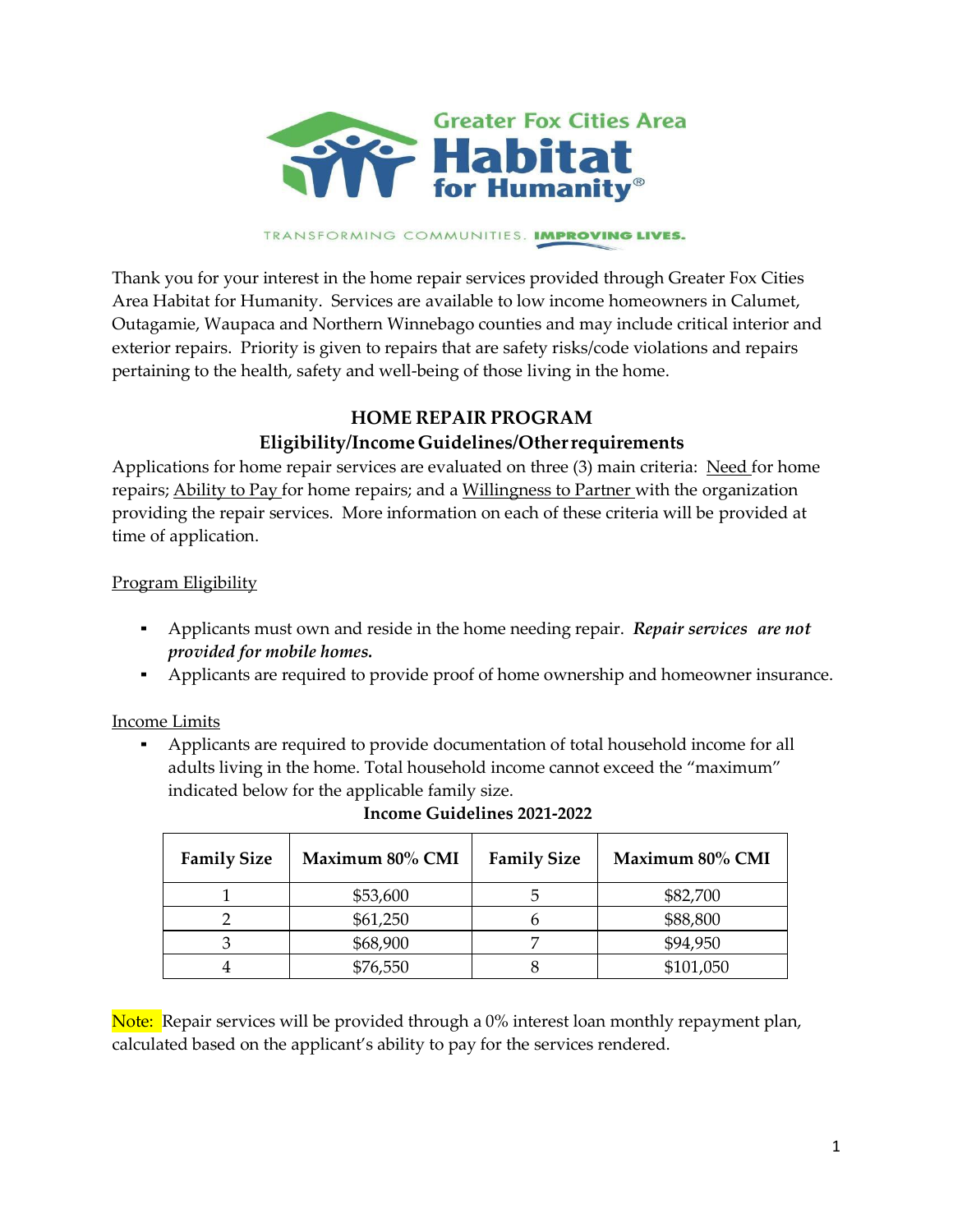Additional applicant requirements

- Applicants must be U.S. Citizens or Permanent Residents
- Applicants must clear a criminal background check. Any convictions which are recent and/or severe in nature will be evaluated on a case by case basis. *Please note: Services will not be provided if applicants or any member of the household is a registered sex offender.*
- Any person listed as an owner on the property deed must agree to sign any loan application and closing documents.
- **Mortgage payments** must be current (not in default)
- **Property taxes** must be current or in an agreed upon payment plan with municipality
- **Bankruptcy** must have been satisfied for at least 6 months
- Any **collection debt** must have proof of active payment plan
- **Judgments** for money must be satisfied (or paid in full), or have proof of an active payment plan. *Go to CCAP – Wisconsin Circuit Court Access at: wcca.wicourts.gov*

We will pull a credit report to evaluate payment history and the total amount of debt outstanding. It is recommended that applicants obtain a free copy of their credit report to ensure all credit is reported accurately. Instructions for requesting a copy of your free credit report is included below, or you can visit [AnnualCreditReport.com.](https://www.annualcreditreport.com/index.action)

# **Get a FREE copy of your Credit Report**

Information in your credit report can affect your ability to get a job, a mortgage, a loan, a credit card and a good rate for car or homeowner's insurance.

Wisconsin residents are eligible for a FREE copy of their credit report from EACH of the three major reporting agencies once a year.

You can visit **WWW.annualcreditreport.com** on the web to request it, or call 1-877-322-8228 to request via phone, or mail a request to Annual Credit Report Service, PO Box 105281, Atlanta, GA 30348-5281.

If you have already taken advantage of this program for this year, you will need to contact the reporting agencies directly. You may contact them via the web, phone or email.

This is CONTACT INFO and credit reports with credit scores are NOT FREE….

- **TransUnion**: 1-800-888-4213, [www.transunion.com](http://www.transunion.com/)
- **Equifax:** 1-800-392-7816, [www.equifax.com](http://www.equifax.com/)
- **Experian:** 1-888-397-3742, [www.experian.com](http://www.experian.com/)

We will run a credit report as part of the application process. *You are not required to submit a report with your application.* However, we STRONGLY ENCOURAGE that you run a report for yourself. By doing this, you can clear up any errors or out-of-date information that may appear in the report. Failure to do this may delay the application process.